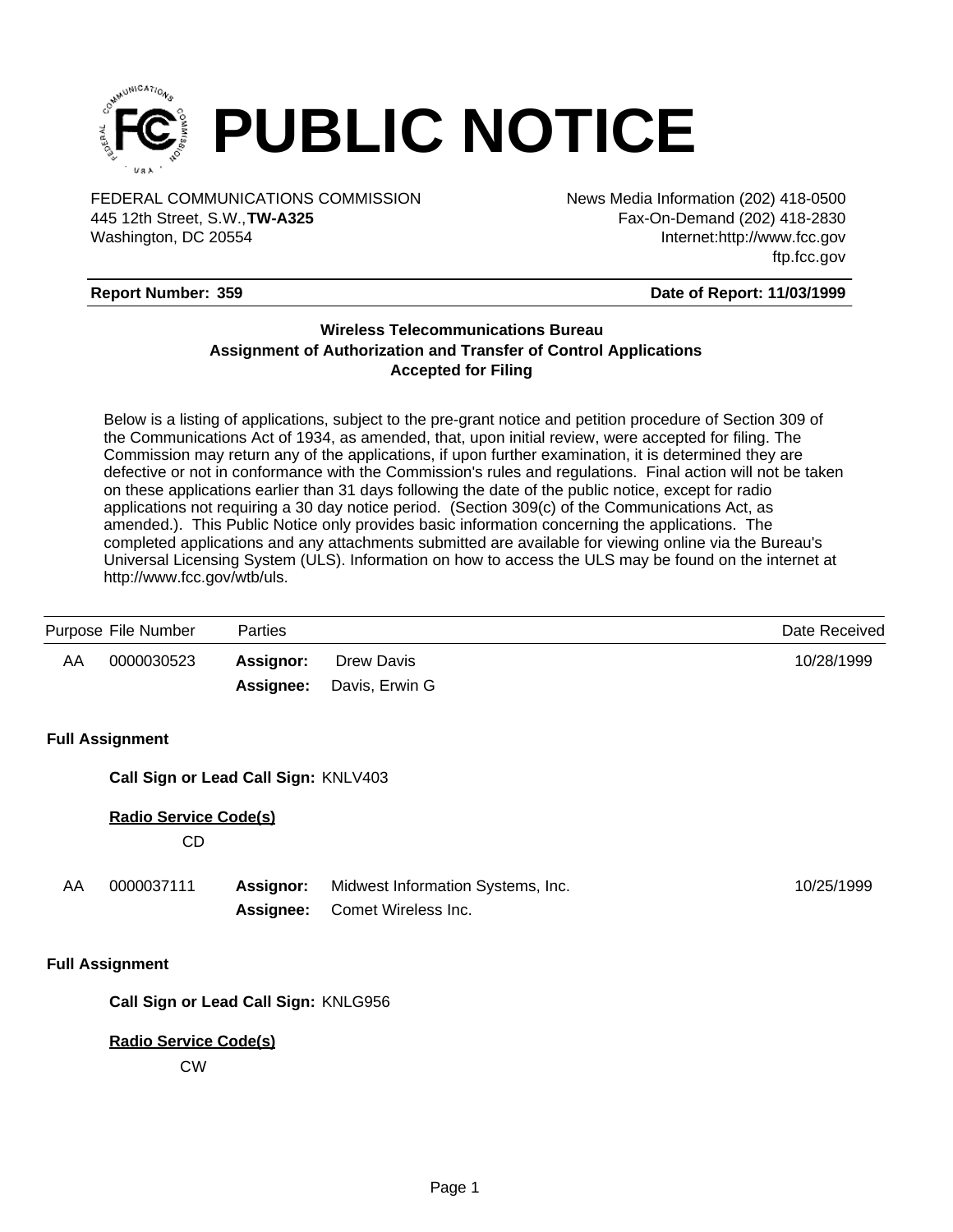|           | Purpose File Number                       | Parties                       |                                                                                                                   | Date Received |  |
|-----------|-------------------------------------------|-------------------------------|-------------------------------------------------------------------------------------------------------------------|---------------|--|
| AA        | 0000038813                                | <b>Assignor:</b><br>Assignee: | David J. Domer & Jeffrey N. Domer d/b/a DCI Mobile Telephone<br>Domer Communication, Inc.                         | 10/25/1999    |  |
|           | <b>Full Assignment</b>                    |                               |                                                                                                                   |               |  |
|           | Call Sign or Lead Call Sign: WQZ963       |                               |                                                                                                                   |               |  |
|           | <b>Radio Service Code(s)</b><br>CD        |                               |                                                                                                                   |               |  |
| AA        | 0000039161                                | Assignor:<br>Assignee:        | CHEVRON USA INC<br>ATHANOR TEXAS INC                                                                              | 10/26/1999    |  |
|           | <b>Full Assignment</b>                    |                               |                                                                                                                   |               |  |
|           | Call Sign or Lead Call Sign: WNTZ460      |                               |                                                                                                                   |               |  |
|           | <b>Radio Service Code(s)</b><br><b>MG</b> |                               |                                                                                                                   |               |  |
| AA        | 0000039296                                | Assignor:<br>Assignee:        | Georgia RSA 13 Inc<br>Hardy Cellular Telephone Company                                                            | 08/12/1999    |  |
|           | <b>Full Assignment</b>                    |                               |                                                                                                                   |               |  |
|           | Call Sign or Lead Call Sign: WPOR243      |                               |                                                                                                                   |               |  |
|           | <b>Radio Service Code(s)</b><br><b>CF</b> |                               |                                                                                                                   |               |  |
| <b>TC</b> | 0000039362                                | Licensee:                     | Peoples Natural Gas Company<br>Transferor: Consolidated Natural Gas Company<br>Transferee: Dominion Resources Inc | 08/13/1999    |  |
|           | <b>Transfer of Control</b>                |                               |                                                                                                                   |               |  |
|           | Call Sign or Lead Call Sign: WGY665       |                               |                                                                                                                   |               |  |
|           | <b>Radio Service Code(s)</b>              |                               |                                                                                                                   |               |  |

MG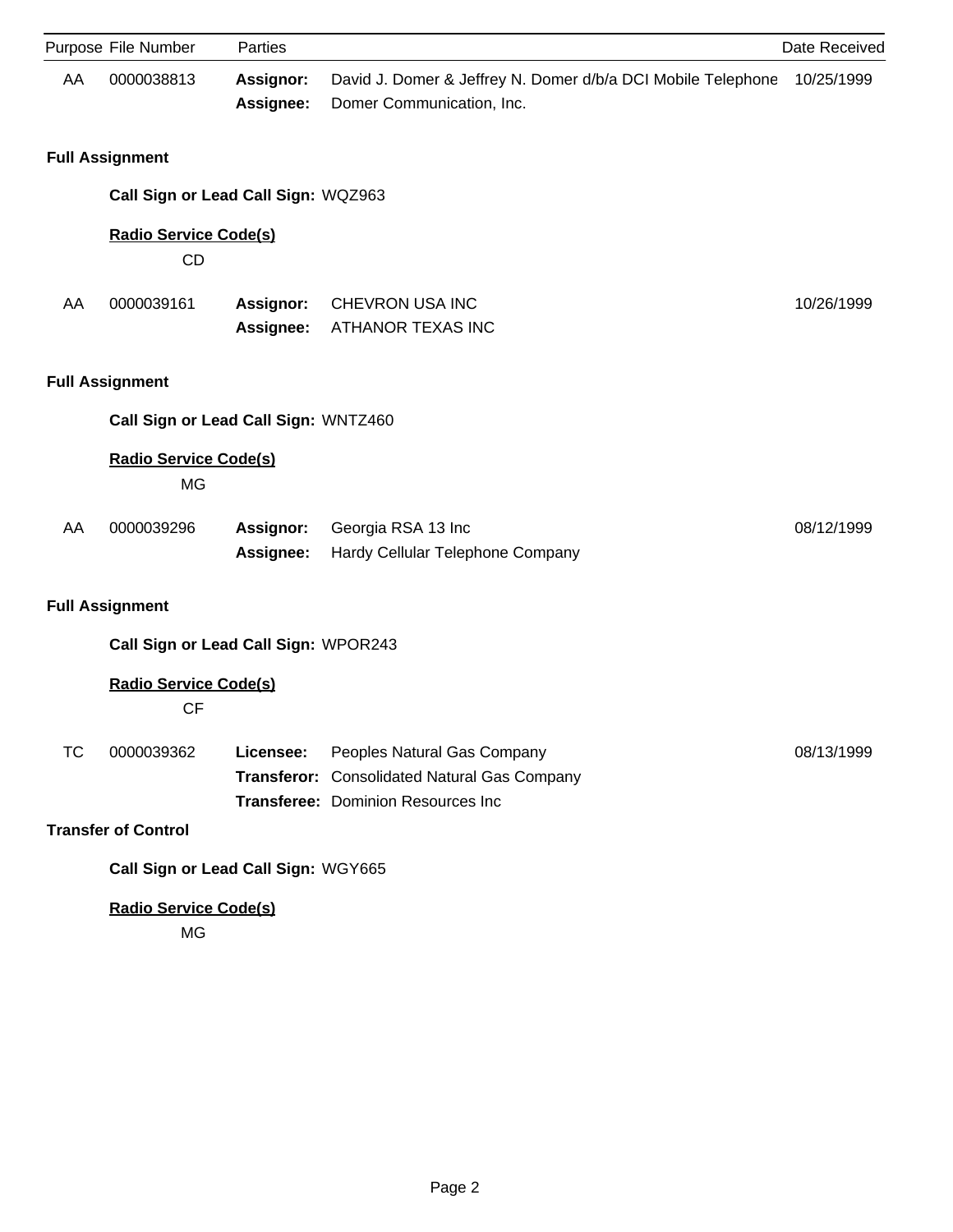|    | Purpose File Number                       | Parties                       |                                                                           | Date Received |  |
|----|-------------------------------------------|-------------------------------|---------------------------------------------------------------------------|---------------|--|
| AA | 0000039486                                | Assignor:<br>Assignee:        | WinStar Locate, Inc.<br>Washington/Baltimore Cellular Limited Partnership | 10/28/1999    |  |
|    | <b>Partial Assignment</b>                 |                               |                                                                           |               |  |
|    | Call Sign or Lead Call Sign: WLR400       |                               |                                                                           |               |  |
|    | <b>Radio Service Code(s)</b><br><b>CF</b> |                               |                                                                           |               |  |
| AA | 0000039603                                | Assignor:<br>Assignee:        | PINNACLE TELECOM OF JACKSON MS, LP<br>American Wireless, L.L.C.           | 10/27/1999    |  |
|    | <b>Full Assignment</b>                    |                               |                                                                           |               |  |
|    | Call Sign or Lead Call Sign: KNLG204      |                               |                                                                           |               |  |
|    | <b>Radio Service Code(s)</b><br><b>CW</b> |                               |                                                                           |               |  |
| AA | 0000040121                                | Assignor:<br>Assignee:        | Texaco Communications Inc.<br>Aera Energy LLC                             | 10/13/1999    |  |
|    | <b>Full Assignment</b>                    |                               |                                                                           |               |  |
|    | Call Sign or Lead Call Sign: WPJB775      |                               |                                                                           |               |  |
|    | <b>Radio Service Code(s)</b><br><b>MG</b> |                               |                                                                           |               |  |
| AA | 0000040123                                | <b>Assignor:</b><br>Assignee: | <b>Texaco Communications Inc.</b><br>Aera Energy LLC                      | 10/13/1999    |  |
|    | <b>Full Assignment</b>                    |                               |                                                                           |               |  |
|    | Call Sign or Lead Call Sign: WPNB213      |                               |                                                                           |               |  |
|    | <b>Radio Service Code(s)</b>              |                               |                                                                           |               |  |

MG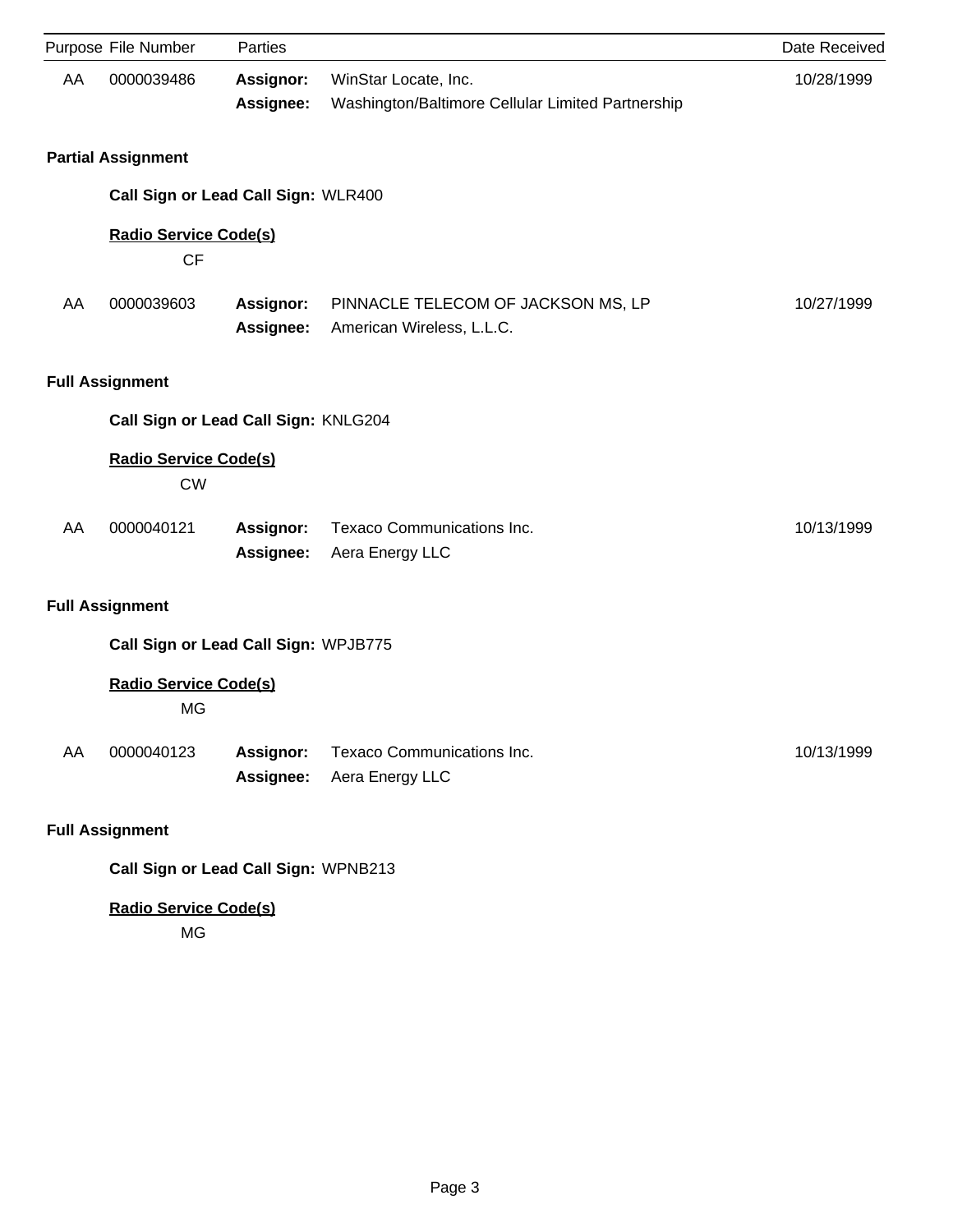|           | Purpose File Number                       | Parties                |                                                                                                                                                                   | Date Received |  |
|-----------|-------------------------------------------|------------------------|-------------------------------------------------------------------------------------------------------------------------------------------------------------------|---------------|--|
| AA        | 0000040146                                | Assignor:<br>Assignee: | BAY SPRINGS TELEPHONE COMPANY, INCORPORATED<br>American Wireless, L.L.C.                                                                                          | 10/27/1999    |  |
|           | <b>Full Assignment</b>                    |                        |                                                                                                                                                                   |               |  |
|           | Call Sign or Lead Call Sign: KNLF890      |                        |                                                                                                                                                                   |               |  |
|           | <b>Radio Service Code(s)</b><br><b>CW</b> |                        |                                                                                                                                                                   |               |  |
| AA        | 0000040165                                | Assignor:<br>Assignee: | <b>ANR Pipeline Company</b><br>Transok Inc.                                                                                                                       | 10/12/1999    |  |
|           | <b>Full Assignment</b>                    |                        |                                                                                                                                                                   |               |  |
|           | Call Sign or Lead Call Sign: WNEZ763      |                        |                                                                                                                                                                   |               |  |
|           | <b>Radio Service Code(s)</b><br><b>MG</b> |                        |                                                                                                                                                                   |               |  |
| AA        | 0000040172                                | Assignor:<br>Assignee: | Kerr-McGee Corporation<br>UNOCAL Corporation, a.k.a. Union Oil Company of California                                                                              | 08/23/1999    |  |
|           | <b>Full Assignment</b>                    |                        |                                                                                                                                                                   |               |  |
|           | Call Sign or Lead Call Sign: WSP83        |                        |                                                                                                                                                                   |               |  |
|           | <b>Radio Service Code(s)</b><br><b>MG</b> |                        |                                                                                                                                                                   |               |  |
| <b>TC</b> | 0000040232                                | Licensee:              | Missouri RSA No 7 Limited Partnership Dba/Mid Missouri Cellula 06/18/1999<br>Transferor: Mid-Missouri Telephone Company<br>Transferee: Mid-Missouri Holding Corp. |               |  |
|           | <b>Transfer of Control</b>                |                        |                                                                                                                                                                   |               |  |
|           | Call Sign or Lead Call Sign: WLW501       |                        |                                                                                                                                                                   |               |  |
|           | <b>Radio Service Code(s)</b><br>CF        |                        |                                                                                                                                                                   |               |  |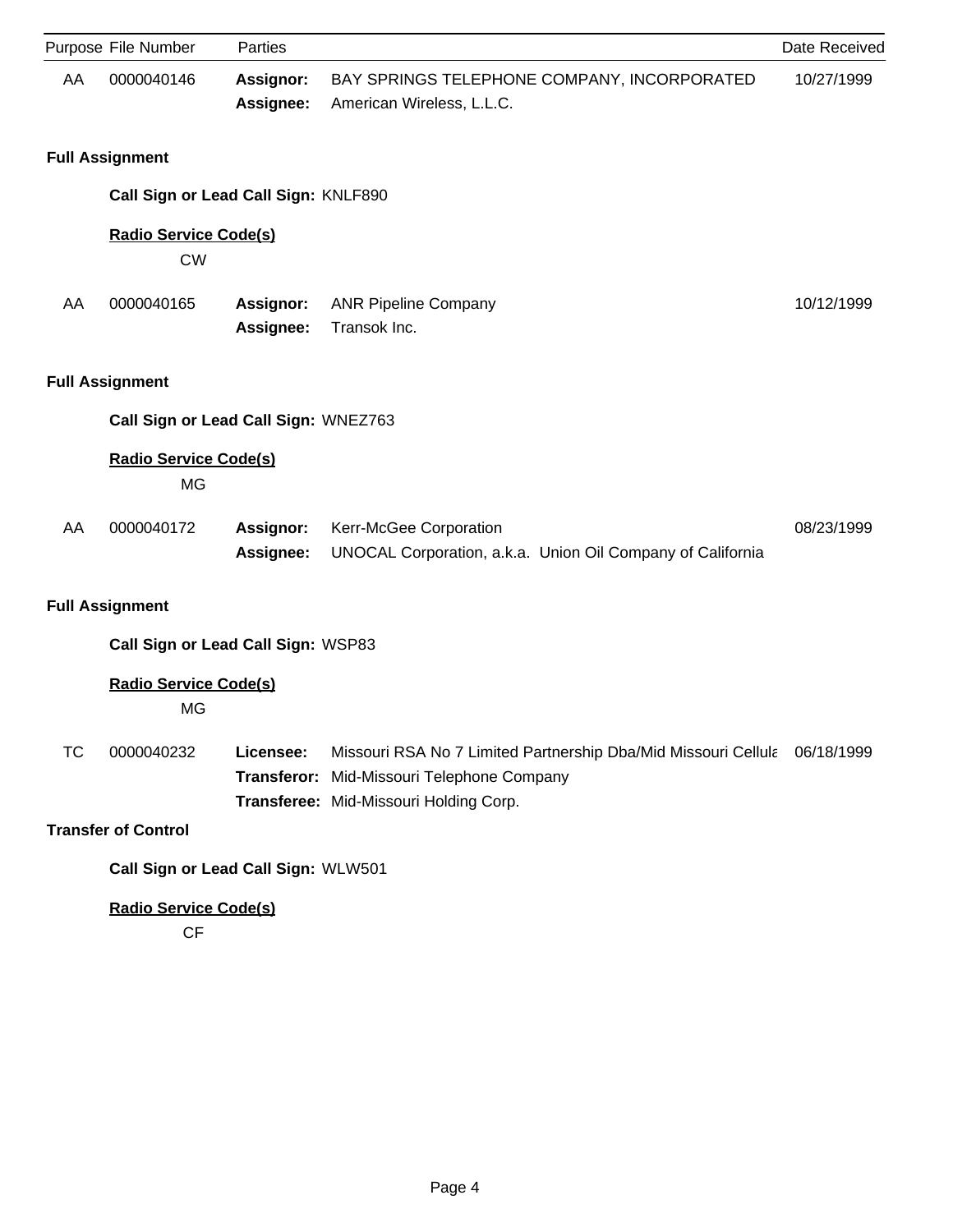|           | Purpose File Number                       | Parties                             |                                                                                                          | Date Received |  |  |
|-----------|-------------------------------------------|-------------------------------------|----------------------------------------------------------------------------------------------------------|---------------|--|--|
| <b>TC</b> | 0000040233                                | Licensee:                           | Mid-Missouri Telephone Company                                                                           | 06/18/1999    |  |  |
|           |                                           |                                     | Transferor: Mid-Missouri Telephone Company                                                               |               |  |  |
|           |                                           |                                     | Transferee: Mid-Missouri Holding Corp.                                                                   |               |  |  |
|           | <b>Transfer of Control</b>                |                                     |                                                                                                          |               |  |  |
|           |                                           | Call Sign or Lead Call Sign: WGW695 |                                                                                                          |               |  |  |
|           | <b>Radio Service Code(s)</b><br><b>CF</b> |                                     |                                                                                                          |               |  |  |
| AA        | 0000041472                                | <b>Assignor:</b><br>Assignee:       | Western Tele-Communications, Inc.<br>PACIFIC MICROWAVE JOINT VENTURE                                     | 08/27/1999    |  |  |
|           | <b>Full Assignment</b>                    |                                     |                                                                                                          |               |  |  |
|           | Call Sign or Lead Call Sign: KPN74        |                                     |                                                                                                          |               |  |  |
|           | <b>Radio Service Code(s)</b><br><b>CF</b> |                                     |                                                                                                          |               |  |  |
| AA        | 0000041473                                | Assignor:<br>Assignee:              | MCI WORLDCOM Network Services, Inc.<br>CNG Communications, Inc.                                          | 08/19/1999    |  |  |
|           | <b>Full Assignment</b>                    |                                     |                                                                                                          |               |  |  |
|           |                                           | Call Sign or Lead Call Sign: KGC90  |                                                                                                          |               |  |  |
|           | <b>Radio Service Code(s)</b><br><b>CF</b> |                                     |                                                                                                          |               |  |  |
| <b>TC</b> | 0000041938                                | Licensee:                           | <b>Aliant Cellular Inc.</b><br>Transferor: Aliant Communications, Inc.<br>Transferee: ALLTEL Corporation | 01/15/1999    |  |  |
|           | <b>Transfer of Control</b>                |                                     |                                                                                                          |               |  |  |
|           |                                           | Call Sign or Lead Call Sign: WMR352 |                                                                                                          |               |  |  |
|           | <b>Radio Service Code(s)</b>              |                                     |                                                                                                          |               |  |  |

CT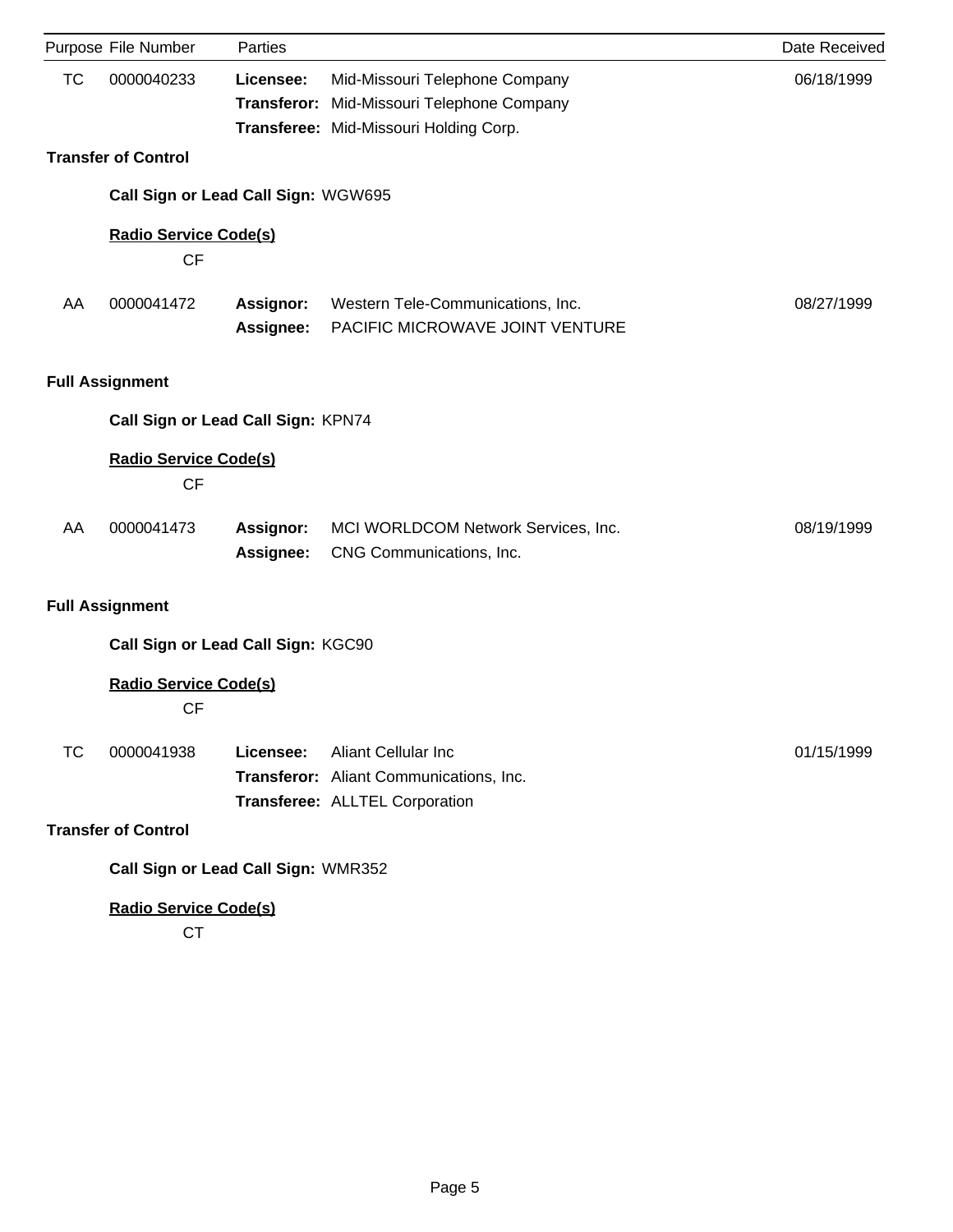Correction:

File Nos. 9714153 thru 9714162 were inadvertently placed on Accepted for Filing Public Notice Report No. 337 released October 6, 1999.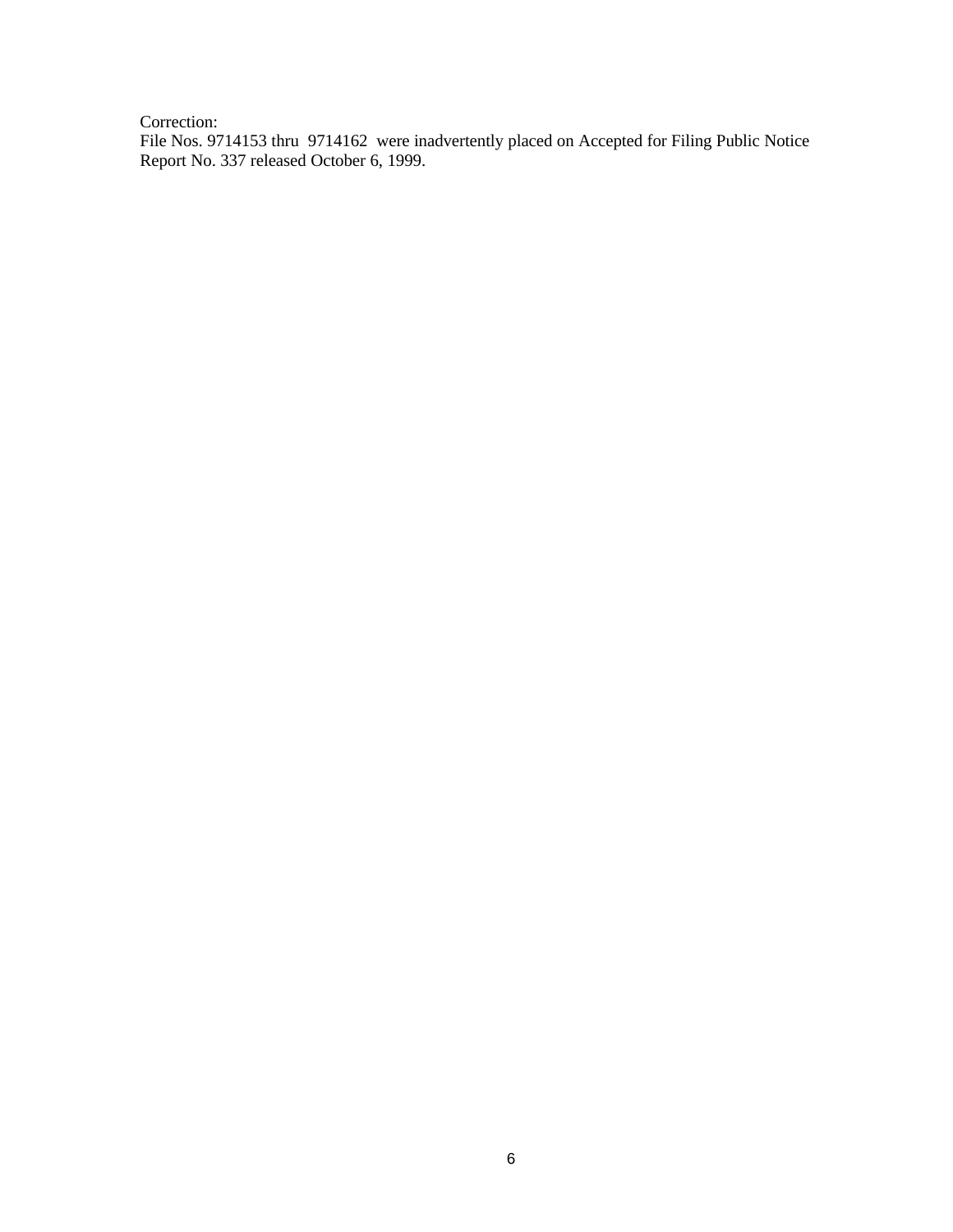#### **Purpose Key:**

- AA Assignment of Authorization
- AM Amendment of AA or TC
- TC Transfer of Control

#### **Radio Service Key:**

- AA Aviation Auxiliary Group **MK** Alaska Group
- 
- 
- 
- 
- 
- CA Commercial Air-ground Radiotelephone QA 220-222 MHz Band Auction
- 
- 
- CE Digital Electronic Message Service QO Non-Nationwide Other, 220 MHz
- 
- CG Air-ground Radiotelephone RP Broadcast Auxiliary Remote Pickup
- 
- 
- 
- CO Offshore Radiotelephone SB Ship Compulsory Equipped
- CR Rural Radiotelephone TB TV Microwave Booster
- CT Local Television Transmission Transmission Turry TI TV Intercity Relay
- CW PCS Broadband TN 39 GHz, Auctioned
- CZ Paging and Radiotelephone, Auctioned TP TV Pickup
- GA Public Safety/Spec Emerg, 896-901/935-940 MHz, Conv. TS TV Studio Transmitter Link
- GB Business, 806-821/851-866 MHz, Conventional TT TV Translator Relay
- GC 929-930 MHz Paging Systems, Auction Nation WA Microwave Aviation
- GF Public Safety Ntl Plan, 821-824/866-869 MHz, Conv. WM Microwave Marine
- GI Other Indust/Land Transp, 896-901/935-940 MHz, Conv. WR Microwave Radiolocation
- GO Other Indust/Land Transp, 806-821/851-866 MHz, Conv. WS Wireless Communications Service
- GP Public Safety/Spec Emerg, 806-821/851-866 MHz, Conv. YA Public Safety/Spec Emerg, 896-901/935-940 MHz, Trunked
- GR SMR, 896-901/935-940 MHz, Conventional YB Business, 806-821/851-866 MHz, Trunked
- 
- GU Business, 896-901/935-940 MHz, Conventional YD SMR, 896-901/935-940 MHz, Auctioned
- 
- GX SMR, 806-821/851-866 MHz, Conventional YG Industrial/Business Pool, Trunked
- 
- 
- 
- LN 902-928 MHz Location Narrowband (Non-Multilateration) YS SMR, 896-901/935-940 MHz, Trunked
- LP Broadcast Auxiliary Low Power YU Business, 896-901/935-940 MHz,Trunked
- LS Location and Monitoring Service, Multilateration (LMS) YW Public Safety Pool, Trunked
- LW 902-928 MHz Location Wideband (Grandfathered AVM) YX SMR, 806-821/851-866 MHz, Trunked
- 
- 
- MG Microwave Industrial/Business Pool
- 
- AB Aural Microwave Booster **MR** Marine Radiolocation Land
- AC Aircraft MW Microwave Public Safety Pool
- AF Aeronautical and Fixed NC Nationwide Commercial 5 Channel, 220 MHz
- AI Aural Intercity Relay **PC** Public Coast Stations, Auctioned
- AR Aviation Radionavigation **PE** Digital Electronic Message Service Private
- AS Aural Studio Transmitter Link **PW** Public Safety Pool, Conventional
	-
- CB BETRS QD Non-Nationwide Data, 220 MHz
- CD Paging and Radiotelephone QM Non-Nationwide Public Safety/Mutual Aid, 220 MHz
	-
- CF Point to Point Microwave QT Non-Nationwide 5 Channel Trunked, 220 MHz
	-
- CL Cellular **RR** Restricted
- CM Commercial CM Commercial CM Commercial CM Commercial CM RS Land Mobile Radiolocation
- CN PCS Narrowband CN SA Ship Recreational or Voluntarily Equipped
	-
	-
	-
	-
	-
	-
	-
	-
	-
	-
	-
	-
	-
- GS Private Carrier Paging, 929-930 MHz YC SMR, 806-821/851-866 MHz, Trunked, Auctioned
	-
- GW General Wireless Communications Service YF Public Safety Ntl Plan, 821-824/866-869 MHz, Trunked
	-
- HA Amateur YI Other Indust/Land Transp. 896-901/935-940 MHz, Trunked
- IG Industrial/Business Pool, Conventional YO Other Indust/Land Transp. 806-821/851-866 MHz, Trunked
- LD Local Multipoint Distribution Service YP Public Safety/Spec Emerg, 806-821/851-866 MHz, Trunked
	-
	-
	-
	-
- MA Marine Auxiliary Group **Marine Auxiliary Group ZA General Mobile Radio (GMRS)**
- MC Coastal Group Contractive Video and Data Service